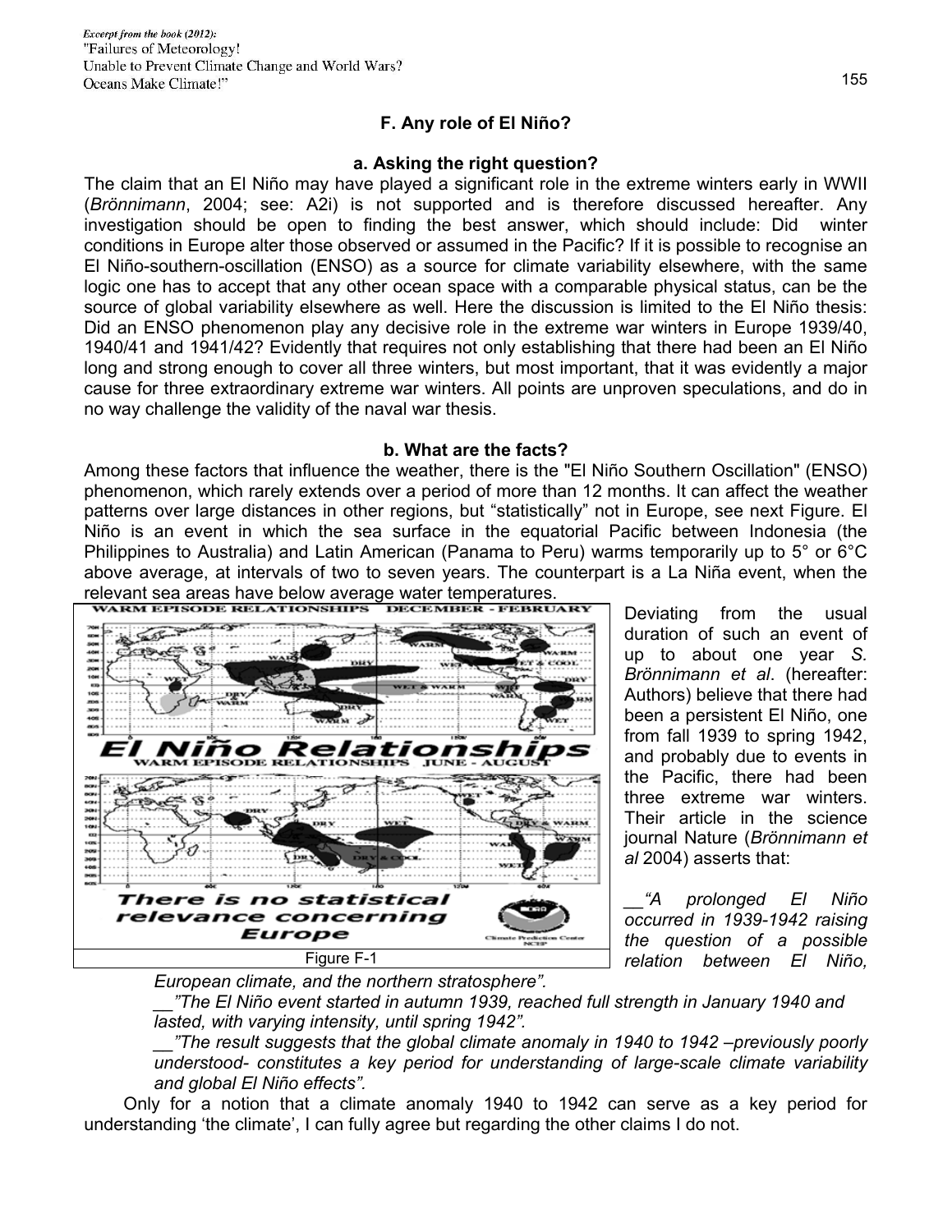Actually the crux starts with the unproven claim that there had been a prolonged El Niño from autumn 1939 to spring 1942. The claim is superficial and not at all helpful. One needs only to go through the Nasa/Giss temperature series, which show many months with neutral or modestly higher temperatures in the equatorial Pacific, for example the months: Sept. to Nov. 1939 (see TM7, p. 93), and May to Nov.1940 (TM6 & TM8, pp. 69, 109). The uncertainty already starts with a lack of precise identification of the events, as a few examples show:

- *Fraedrich et al.*(1992): names 1939 & 1941 and as a period December to February
- *\_\_Diaz et al.(1992) assume an ENSO event in 1939, but not in winter 1939/40*
- \_\_*Brönniman et al* (2007) mention only the years 1940 and 1941, as less strong than during the years: 1889, 1973, 1983, 1998, 2003
- *\_\_\_Pazo-Vazquez et al* (2005)<sup>1</sup> mention two El Niño winter events in 1941 & 1942, and one El Niño autumn event 1940.
- NOAA identifies only the year 1941 with a positive event (El Niño) indicating that 'ocean data anomalies' with a duration of 15 months occurred<sup>2</sup>. From the 10 leading events it would succeed the second longest event in 1997 by two months.

## **c. El Niño thesis is superficial**

The El Niño thesis lacks facts, analysis and evidence. Some weak points will be mentioned below, without deepening the matter any further: The El Niño thesis has been prepared with such superficiality, that a fruitful discussion is hardly possible. Not the slightest consideration has been given to the numerous and very specific meteorological aspects, as they have been outlined in the previous Chapters.

The Authors do not consider one of the meteorological features shown in Section C concerning fall of 1939, neither the heavy rain, nor the west wind blocking, not the wind shift from SW to NE, and the development of the sea ice in North Sea and Baltic. That all happened despite of the fact that the equatorial Pacific showed –according to Nasa's temperature map, TM7 (p. 93) – no higher temperature in autumn 1939. They neither took note of the essays by *Rodewald* (1948) and *Scherhag* (1951) which disused developments in the air pressure that preceded the cold winter and large circulation disorder in January 1940, which *Scherhag* addresses with the statement:

*"In sharp contrast to the behavior of the 1928/29 winter, the cold winter 1939/40 was due to a general disturbance of the whole earth full of atmospheric circulation."* 

Not any of the numerous meteorological characteristics of further two war winters in Europe are discussed. This makes it virtually impossible to discuss the matter using meteorological data and facts.

Even if a tele-connection might be not completely excluded, the effect is very small and insufficient for any significant contribution to the war winters. In particular, the relevance of the naval war thesis is not affected.

 $\overline{a}$ 

<sup>1</sup> *D.Pozo-Vazquez; S.R.Gamitz-Fortis; J.Tovar-Pescador; M.J. Esteban-Parra and Y.Castro-Diez* (2005), "El Niño-Southern Oscillation Events and Associated European Winter Precipitation Anomalies"; Int. J. Climatology. 25; p.17–31, Table I & II

<sup>2</sup> NOAA (1998): "The Top 10 El Niño Events of the 20th Century", with reference to: *Livezey et al*., 1997: Teleconnective response of the Pacific-North American region atmosphere to large central equatorial Pacific SST anomalies, J. Climate, 10, 1787-1819.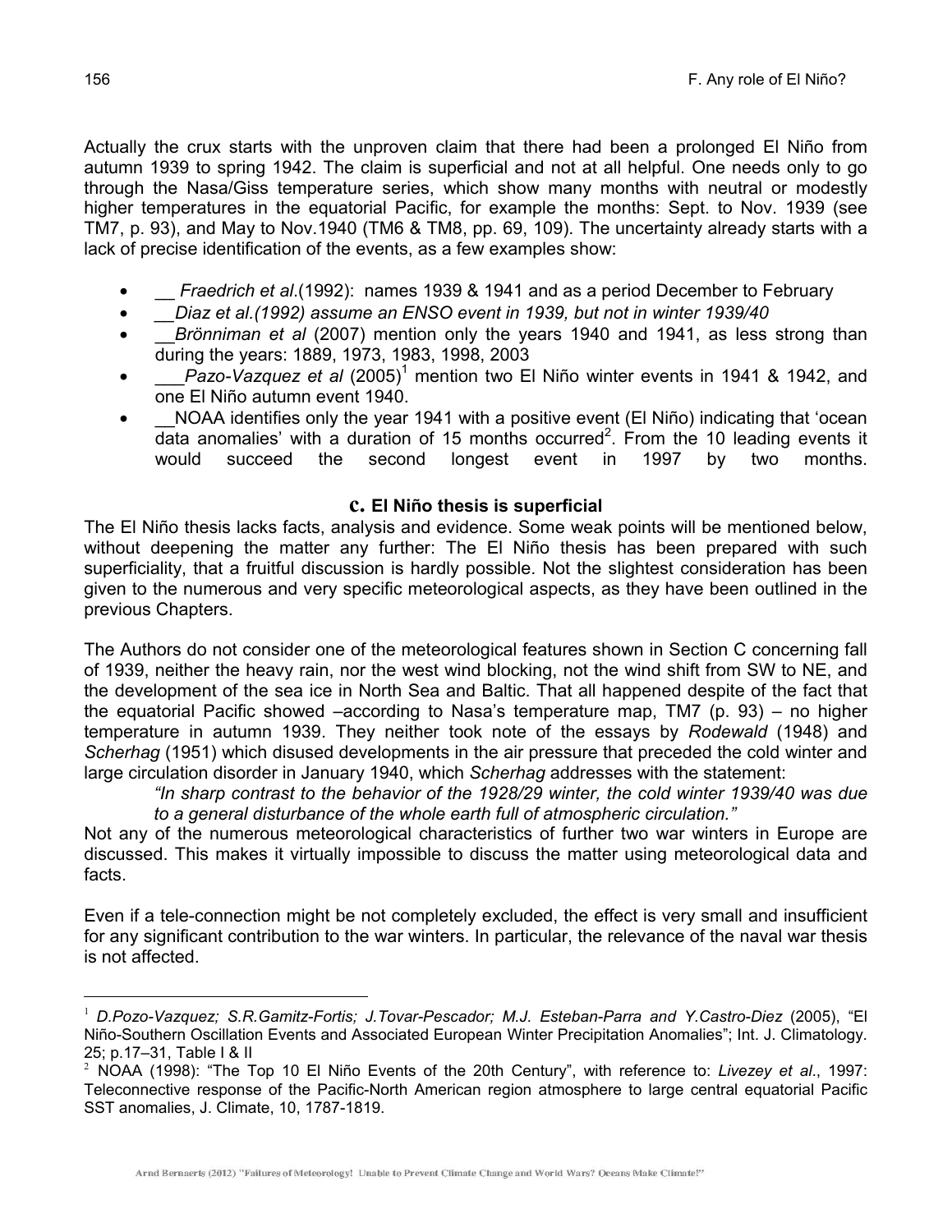

Arranged by: www.seaclimate.com /2011

Temperature map 11 (TM11); Figure F-2; online: www.seaclimate.com..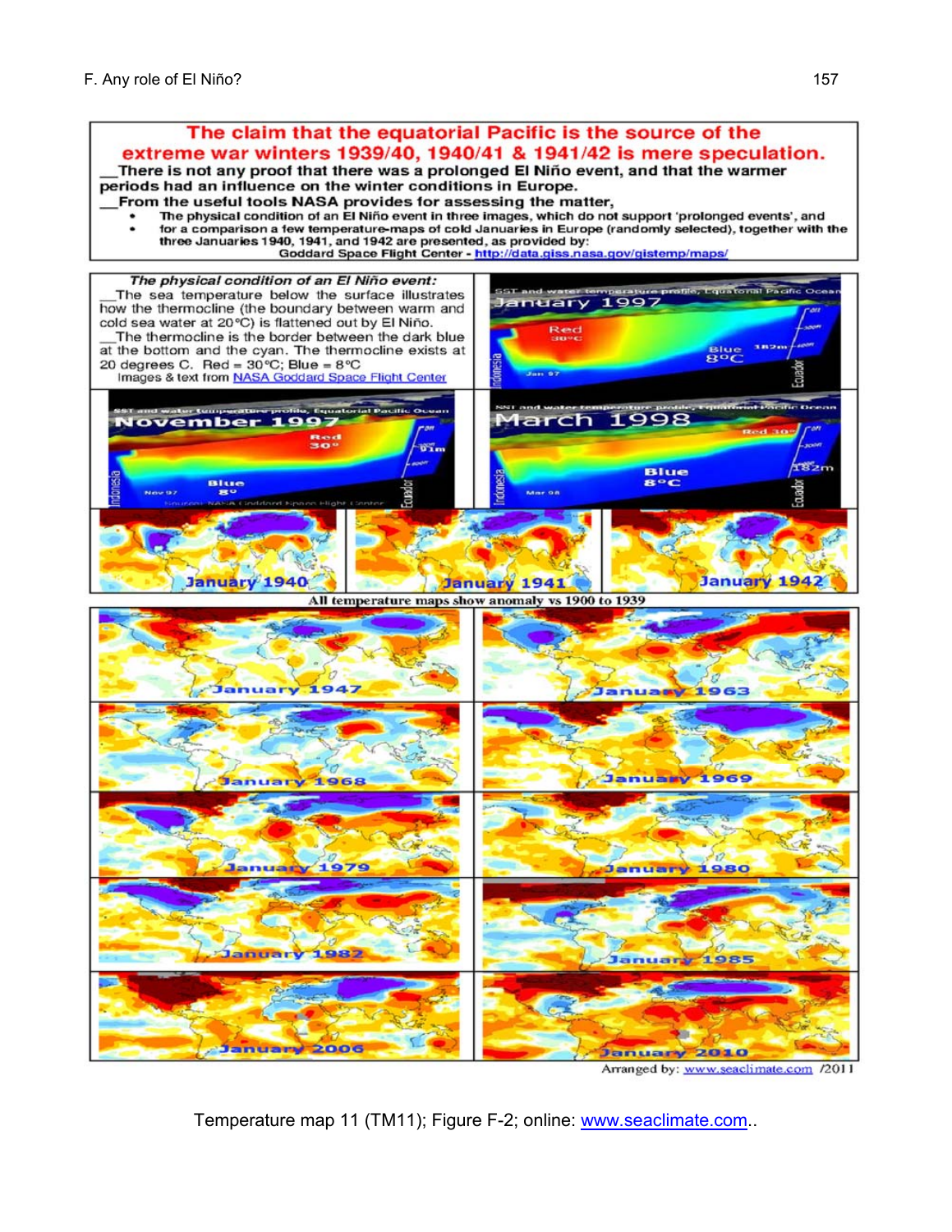# **d. How reliable are temperature data to establish an El Niño?**

It should be noted that the reliability of those data which have been used to identify an El Niño or La Niña event in and prior to WWII is not very high. Required are sea surface temperature data (SST), but usually one only gets air temperature data. In this respect it is to note that the ENSO conditions are caused by a change in the equatorial sea water conditions, as shown in TM11, which have an influence on the atmosphere and not vice versa (*Chen et al*., 2004).

The events are calculated on unusual, non-cyclical changes in trends in oceanographicmeteorological system of the equatorial Pacific. Important determinants in the equatorial region are the measurements mainly of water temperatures that were collected for a long time by merchant ships. There were not very many before WW2, and very few came from the equatorial



Pacific. During the war, these measurements were performed so differently that their quality is greatly in question. The type of measurements changed with respect to all parameters, equipment, people, routes, regularity, etc. This is debated at length by an essay from  $1997<sup>3</sup>$  with the result that they should be used only with extreme caution. This should also apply to the NASA/Giss temperature maps, which may be based on these data as well. They are air temperature data, but do not necessarily say much about the 'sea surface temperature', on which ENSO conditions should predominantly be based. Before and during WWII they were extremely rare, and not necessarily

sufficient for climatic research. Drawing conclusions from air temperatures on assumed SST is likely to be mere speculation. With regard to the exact period of an El Niño event, a "prolonged El Niño" claim may require much more than a reference to air temperatures.

 $\overline{a}$ <sup>3</sup> Bernaerts, Arnd (1997); 'Reliability of sea-surface temperature data taken during wartime in the Pacific', presented at the 'Symposium on Resource Development', August 8-9, 1997, Hong Kong, in: PACON 97 Proceedings, pp. 240-250. (Online in English: www.oceanclimate.de, Previous Essays).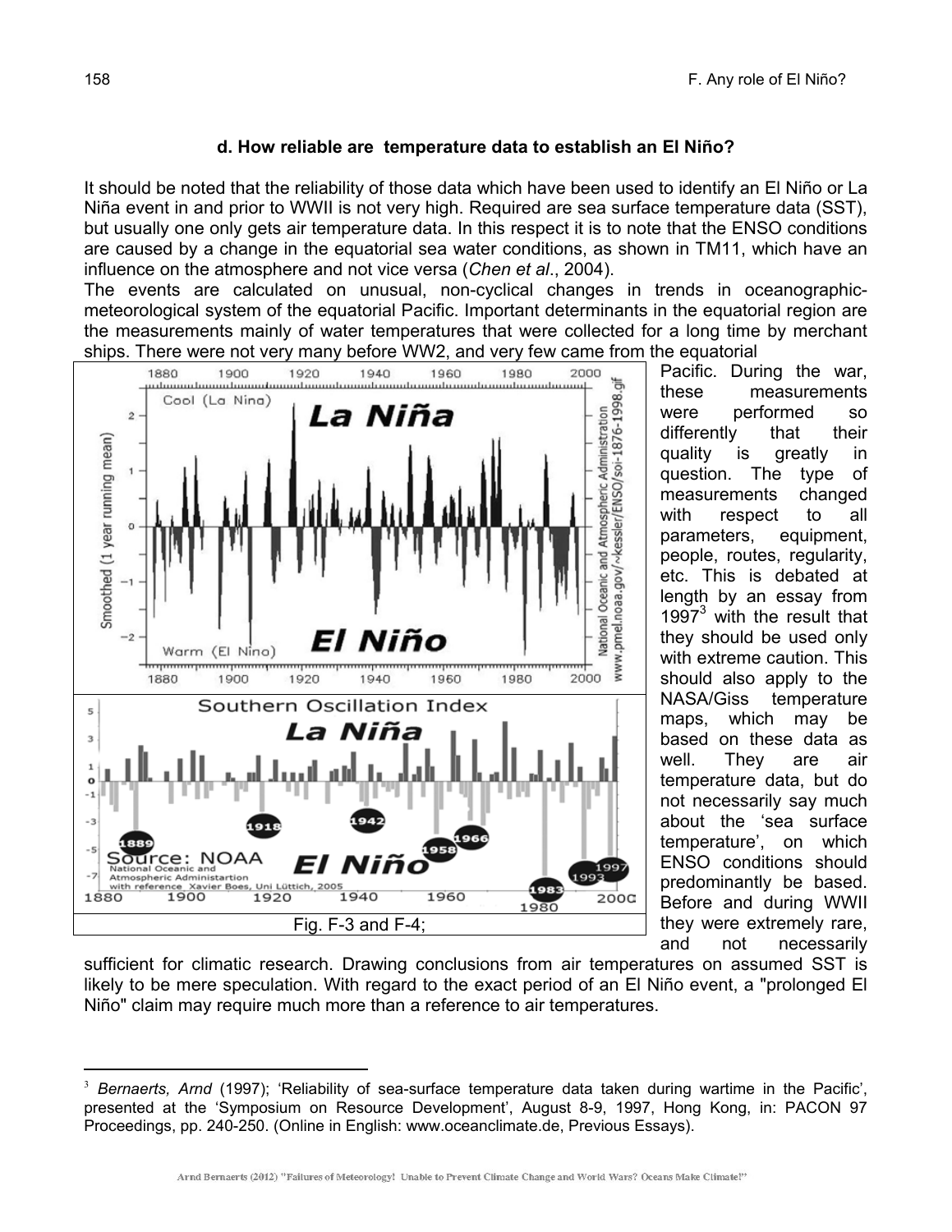## **e. Items to be considered**

Often the data source is not mentioned at all, at least the *Pazo-Vazquuez's* paper confirms to have used the Niño3 SST region (5 °S–5 °N, 90–150 °W) to monitor ENSO. SST data for the period 1900 to 1998, from the UK Meteorological Office GISST2.3, have been used.

 However, if there is a lack of reliable data; the gaps can not just be closed with some gross analysis of "El Niño / ENSO pattern". If deviations in the structure in the Pacific Ocean can cause weather changes over long distances, so can other sea areas with strong deviations cause a distant influence as well. Those factors seem have gotten little attention by the authors, although they recognize:

*\_\_"Exceptional low surface temperature in Europe and the Pacific Ocean coincided with high temperature in Alaska. In the lower stratosphere, our reconstructions show high temperatures over northern Eurasia and the north Pacific Ocean, and a weak polar vortex<sup>4</sup> ."* 

*\_\_"Surface air temperatures were exceptionally high in Alaska, Canada and central Aisa, but low in Siberia and extremely low in central and northeastern Europe, where the three severe winters in a row played an important role in the Second World War. A similar, largescale temperature pattern also appeared in summer and autumn 1940 and 1941, though weaker in magnitude."* (*Brönnimann et al.*, 2004)

That explains little. Nothing is said whether there had been similar situations during the last 150 years. According *Pazo-Vazquez et al* (2005) there have been a total of 18 years with winter temperatures in the "Niño3 SST" region that have been like those in 1941. None of these years seem to have shown up with similar weather conditions in Europe. For example, in Europe the winter of 1928/29 and 1946/47 also had been very cold, but these are not listed as El Niño winters. Comparing a series of very cold January months in Europe with the temperature situation in the Pacific, see TM11 (p. 157), it clearly shows that the correlation can be to a La Niña or El Niño event. Concerning temperature values there is no apparent interconnection. An undifferentiated evaluation of the sparse temperature data available from the Pacific many decades ago, may quickly lead to useless assumptions and wrong conclusions.

### **f. These observations and the** *Brönnimann* **thesis aa. El Niño in 1939**

The Authors seem not to have been aware of the fact that there were already special conditions in Peru in summer 1939, as expressed in an observation report from a ships trip along the Peruvian coast in August 1939, published in the "Annals of the Hydrographic and Marine Meteorology" in June 1941. From the Bay of Mala (12  $\degree$  45'S, 76  $\degree$  44'W) it is reported that: Such powerful and widely spread vegetation has not been observed here for 14 years, and the narrator (*Schwabe*, 1940) explains in a footnote:

*"Even in Callao I have been told that such a wet winter season with such an unusual weather character has not been observed during the last 27 years. The Guanyans (guano birds) largely migrated to the Chilean coast this winter."* 

*"At Callao, I could observe myself a number of cape pigeons which are usually only found further south"* 

 $\overline{a}$ 

 $4$  A polar vortex is a persistent, large-scale cyclone located near the pole,